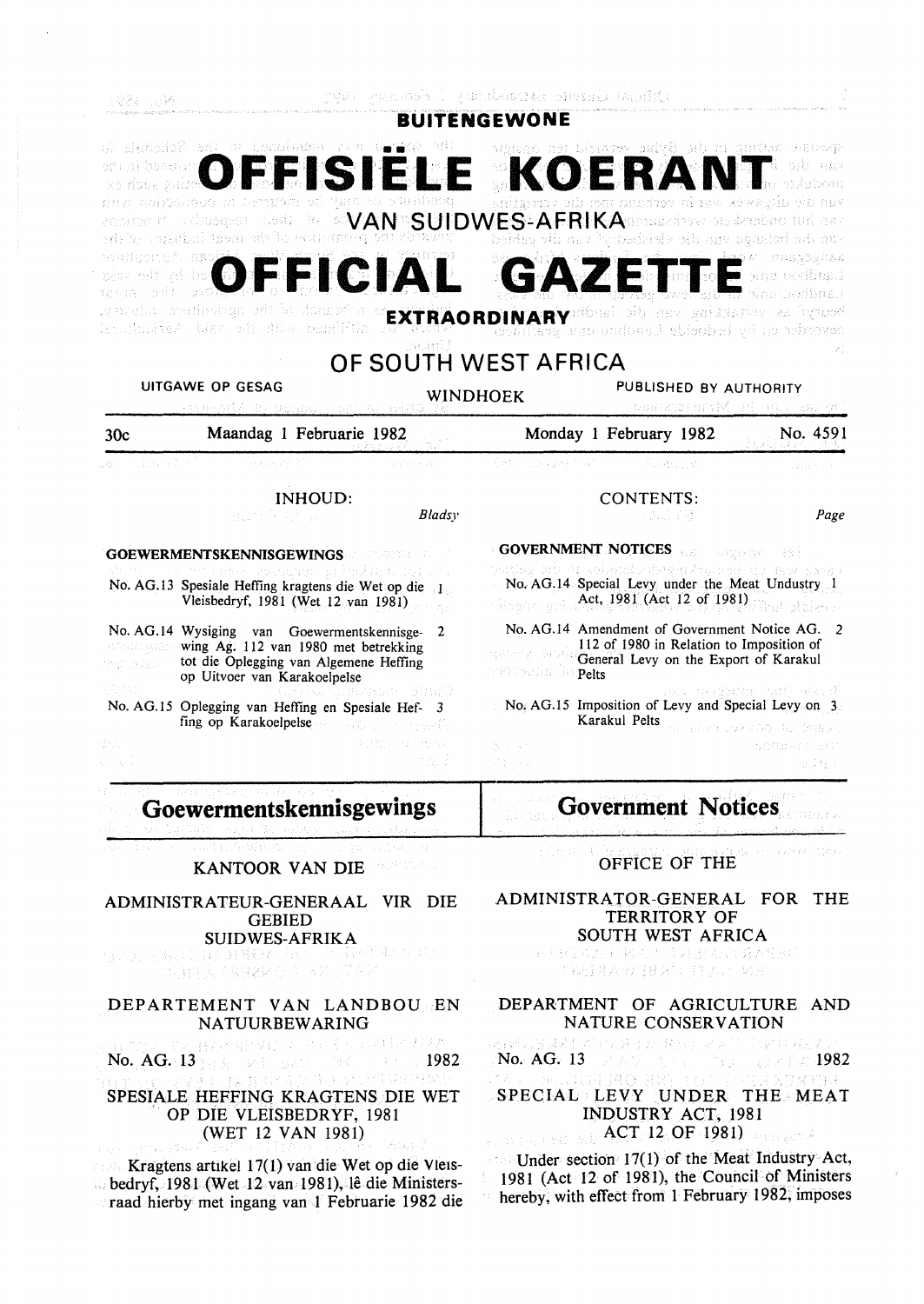spesiale heffing in die Bylae vermeld ten opsigte van die in genoemde Bylae vermelde beheerde produkte op vir die doeleindes van die bestryding van die uitgawes wat in verband met die verrigting van hut onderskeie werksaamhede ter bevordering van die belange van die vleisbedryf van die gebied aangegaan word deur die Suidwes-Afrikaanse Landbou-unie en organisasies wat deur bedoelde Landbou-unie in die lewe geroep is om die vleisbedryf as vertakking van die landboubedryf te bevorder en by bedoelde Landbou-unie geaffilieer is.

Op las van die Ministersraad

| Voorsitter | Windhoek                                                                                                                                          | 26 Januarie 1982 |  |
|------------|---------------------------------------------------------------------------------------------------------------------------------------------------|------------------|--|
| D.F. MUDGE | ABS - Sand Robert (Statistic<br>. The same of the second complete service in the same of the same of the same of the same of the same of the same |                  |  |

#### BYLAE

l. Ten opsigte van beeste, skape, bokke of varke wat vir bemarkingsdoeleindes in die gebied geslag of uit die gebied uitgevoer word, word 'n spesiale heffing op die volgende grondslag opgele:

| 计数据 网络大陆 医无脑膜炎 医无心血管 医心包的<br>그는 사람들은 사람들이 모두 아주 보였다.       | Per eenheid geslag<br>of uitgevoer       |
|------------------------------------------------------------|------------------------------------------|
| Beeste (met inbegrip van<br>kalwers)<br>and the control of | R <sub>0</sub> .43                       |
| Skape of bokke, ouer as<br>drie maande<br>Varke            | R <sub>0</sub> ,08<br>R <sub>0</sub> ,19 |

2. Enige hefling in paragraaf 1 bedoel, is betaalbaar deur die persoon wat die in paragraaf 1 bedoelde beeste, skape, bokke of varke slag of uitvoer soos in genoemde paragraaf 1 beoog.

#### DEPARTEMENT VAN LANDBOU EN NATUURBEWARING

No. AG. 14 1982

WYSIGING VAN GOEWERMENTSKENNIS-GEWING AG. 112 VAN 1980 MET BETREKKING TOT DIE OPLEGGING VAN ALGEMENE HEFFING OP UITVOER VAN KARAKOELPELSE

Kragtens artikel 46A(1) van die Bemarkingswet, 1968 (Wet 59 van 1968}, wysig die Ministersraad hierby Goewermentskennisgewing AG.l12 van 1980 met ingang van 1 Februarie 1982 deur in

the special levy mentioned in the Schedule in respect of the controlled products mentioned in the said Schedule for the purposes of meeting such expenditure as may be incurred in connection with the performance of their respective functions towards the promotion of the meat industry of the territory by the South West African Agriculture Union and organizations established by the said Agriculture Union to promote the meat industry as a branch of the agriculture industry, which are affiliated with the said Agricultural Union.

By order of the Council of Ministers

| D.F. MUDGE | the state of the state of the state of the state of the state of the state of the state of |                 |
|------------|--------------------------------------------------------------------------------------------|-----------------|
| Chairman   | Windhoek                                                                                   | 26 January 1982 |

#### SCHEDULE

1. In respect of cattle, sheep, goats or pigs which are, for marketing purposes, slaughtered in or exported from the territory, a special levy is imposed on the following basis:

|                            | Per unit slaughtered<br>or exported |
|----------------------------|-------------------------------------|
| Cattle (including calves)  | R0,43                               |
| Sheep or goats, older then |                                     |
| three months               | R <sub>0</sub> ,08                  |
| Pigs                       | R0.19                               |

2. Any levy referred to in paragraph 1 shall be payable by the person who slaughters or exports the cattle, sheep, goats or pigs referred to in the said paragraph 1 as contemplated in the said paragraph 1.

#### DEPARTMENT OF AGRICULTURE AND NATURE CONSERVATION

No. AG. 14 1982

### AMENDMENT OF GOVERNMENT NOTICE AG. 112 OF 1980 IN RELATION TO IMPOSITION OF GENERAL LEVY ON THE EXPORT OF KARAKUL PELTS.

Under section 46A(l) of the Marketing Act, 1968 (Act 59 of 1968), the Council of Ministers hereby amends Government Notice AG. 112 of 1980 with effect from 1 February 1982 by the sub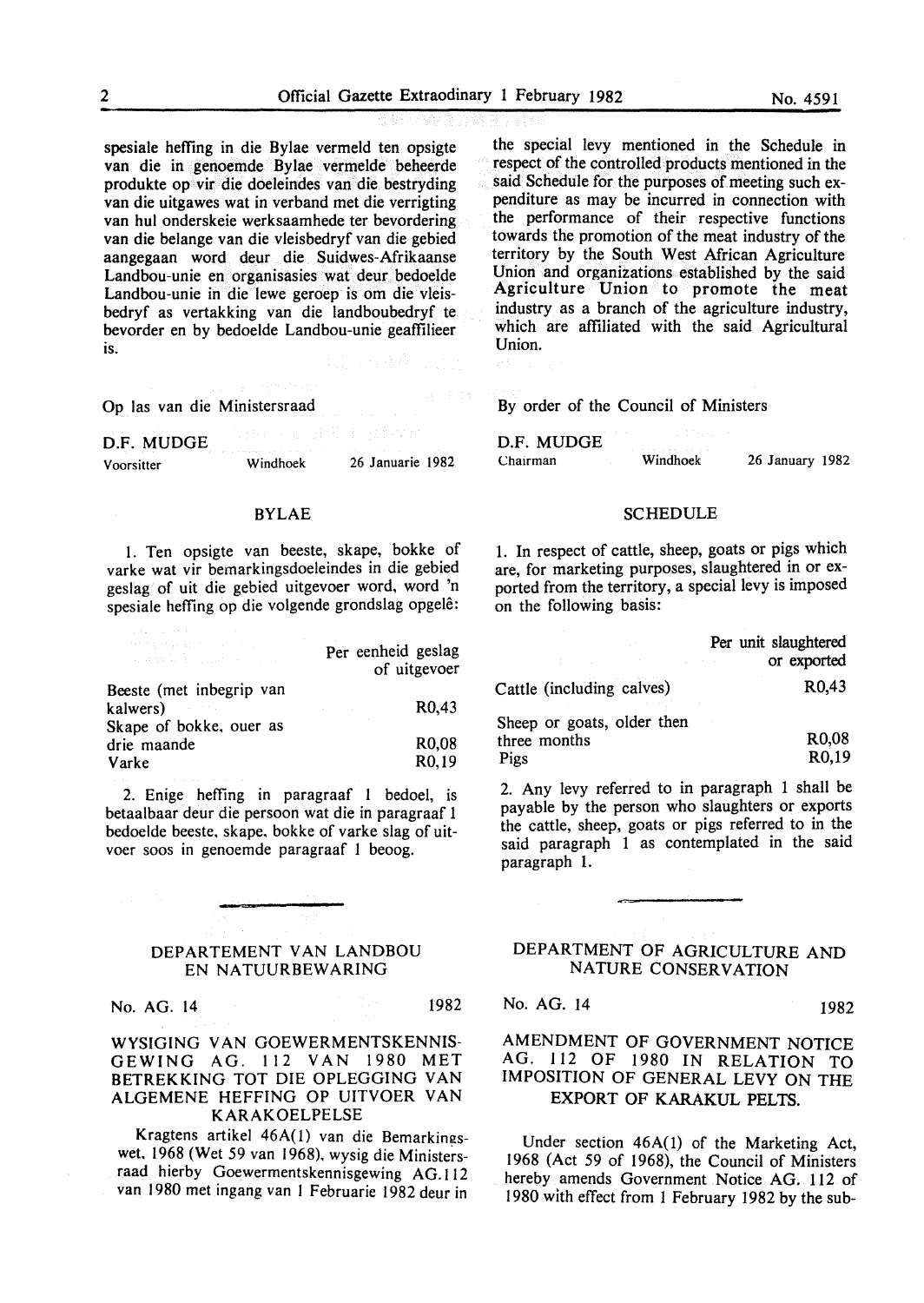paragraaf (a) daarvan die bedrag *"drie sent"* deur die bedrag *"vyf sent"* te vervang.

Op las van die Ministersraad D.F. MUDGE

 $\mathcal{O}^{n-1}_{\mathcal{O}_{\mathcal{O}_{\mathcal{O}_{\mathcal{O}_{\mathcal{O}_{\mathcal{O}_{\mathcal{O}_{\mathcal{O}_{\mathcal{O}_{\mathcal{O}_{\mathcal{O}_{\mathcal{O}_{\mathcal{O}_{\mathcal{O}_{\mathcal{O}_{\mathcal{O}}}}}}}}}}\mathcal{O}_{\mathcal{O}_{\mathcal{O}_{\mathcal{O}}}}}}\left(\mathcal{O}_{\mathcal{O}_{\mathcal{O}_{\mathcal{O}}}}\right)}\left(\mathcal{O}_{\mathcal{O}_{\mathcal{O}_{\mathcal{O}}}}\right)\left(\mathcal{O}_{\mathcal{O}_{\mathcal{O}_{\mathcal{$ 

Voorsitter Windhoek 26 Januarie 1982

 $\rightarrow$  2010  $\pm$ in a that was first p<del>lantac</del> DEPARTEMENT VAN LANDBOU EN

# NATUURBEW ARING

No. AG. 15 1982

#### OPLEGGING VAN HEFFING EN SPESIALE HEFFING OP KARAKOELPELSE

Ingevolge artikel 79 van die Bemarkingswet, 1968 (Wet 59 van 1968). word hierbv bekend gemaak dat die Karakoelraad van Suidwes-Afrika ingestel by artikel 3 van Proklamasie R.172 van 1968, kragtens artikel 15 van Proklamasie R.172 van 1968 gelees met artikels 41, 43 en 44 van die Bemarkingswet, 1968 (Wet 59 van 1968), en met die Ministersraad se goedkeuring die hefting en spesiale hefting in die Bylae vervat, met ingang van I Februarie 1982 ople ter vervanging van die heffing en spesiale heffing afgekondig by Goewermentskennisgewing AG.5 van 28 Januarie 1981, wat hierby herroep word.

Op las van die Ministersraad.

#### D.F. MUDGE

Voorsitter Windhoek 25 Januarie 1982

#### BYLAE

- l. In hierdie kennisgewing, tensy uit die samehang anders blyk, het 'n woord of uitdrukking waaraan in Proklamasie R.l72 van 1968, 'n betekenis geheg is. 'n ooreenstemmende betekenis.
- 2. Hierby word 'n heffing van 4.56c en 'n spesiale heffing van 63.44c per pels opgelê op elke  $karakoelpels wat -$ 
	- (a) uit die behcerde gebied uitgevoer word, uitgcsonderd so 'n karakoelpels wat voorheen in die beheerde gebied ingevoer is vir verwerking of ten opsigte waarvan so 'n heffing en spesiale heffing voorheen deur 'n verwerker betaal is:

stitution in paragraph (a) thereof for the amount *"three cents"* of the amount *"five cents".* 

By order of the Council of Ministers. D.F. MUDGE Windhoek 26 January 1982

DEPARTMENT OF AGRICULTURE

 $\mathcal{D}_\Sigma \left( \mathbf{x} \right) = \left\{ \mathbf{1} \in \mathbb{R} \big| \mathcal{D} \left( \mathbf{x} \right) \neq \mathbf{x} \right\} = \mathbf{1} \in \left\{ \mathbf{1} \big| \mathcal{D} \left( \mathbf{x} \right) \right\} = \mathbf{1} \mathbf{1} \right\}$ 

AND NATURE CONSERVATION

No. AG.  $15$  1982 and the second contract  $1982$ 

#### IMPOSITION OF LEVY AND SPECIAL LEVY ON KARAKUL PELTS

In terms of section 79 of the Marketing Act, 1968 (Act 59 of 1968), it is hereby made known that the Karakul Board of South West Africa established by section 3 of Proclamation R. 172 of 1968, read with sections 41, 43 and 44 of the Marketing Act, 1968 (Act 59 of 1968), and with the approval of the Council of Ministers, with effect from 1 February 1982 imposes the levy and special levy set out in the Schedule in substitution of the levy and special levy published under Government Notice AG. 5 of 28 January 1981, which is hereby repealed.

By order of the Council of Ministers.

D.F. MUDGE

Chairman Windhoek 25 January 1982

**SCHEDULE** 

- 1. In this notice, unless the context otherwise indicates, any word or expression to which a meaning has been assigned in Proclamation R. 172 of 1968, shall have a corresponding meaning.
- 2. A levy of 4,56c and a special levy of 63,44c per pelt are hereby imposed on each karakul pelt which  $-$ 
	- (a) is exported from the controlled area, excluding any such karakul pelt previously imported into the centrolled area for processing or in respect of which any such levy and special levy has previously been paid by a processor;